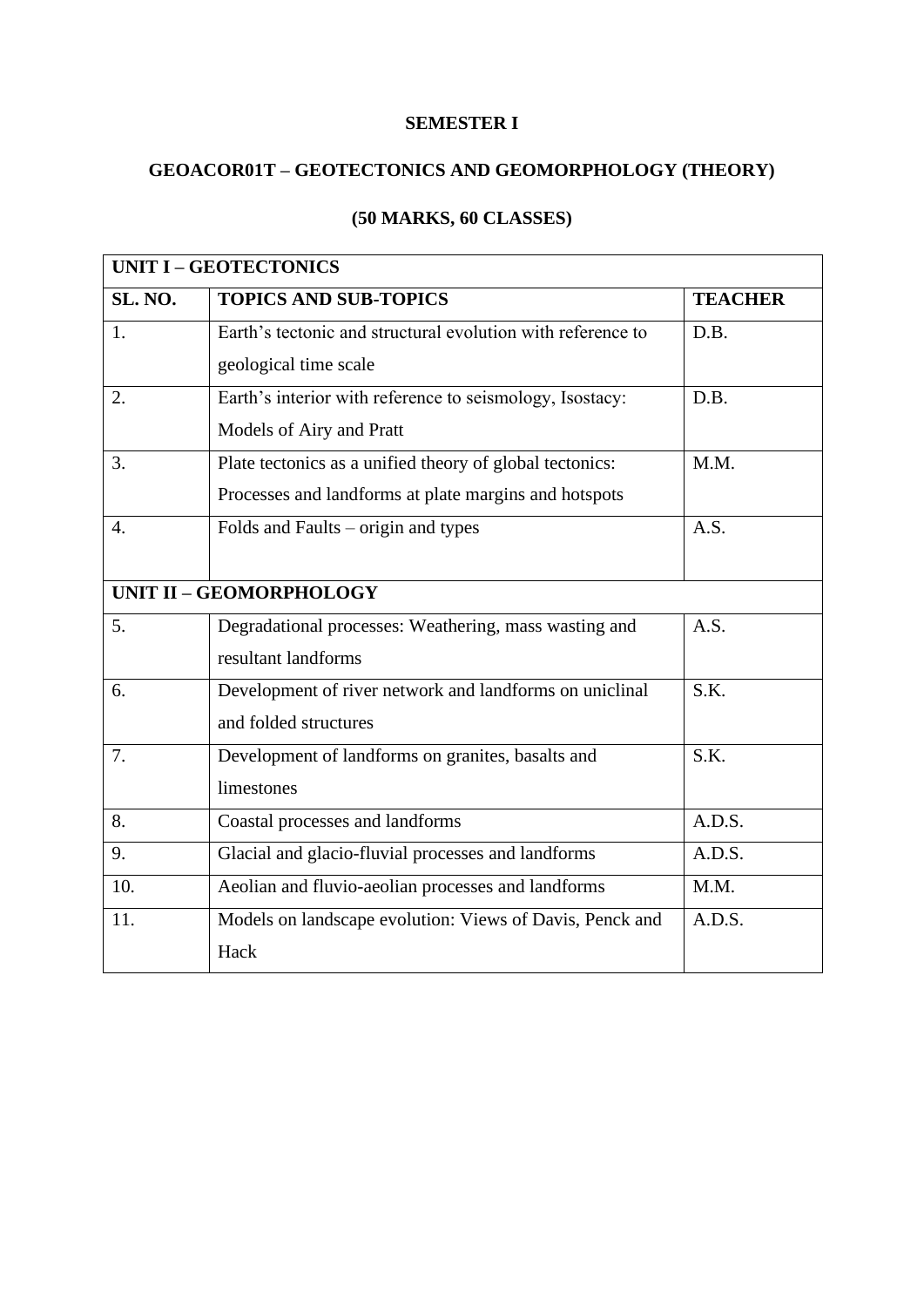### **GEOACOR01P - GEOTECTONICS AND GEOMORPHOLOGY (PRACTICAL)**

| SL.NO.           | <b>TOPICS</b>                                                   | <b>TEACHER</b> |
|------------------|-----------------------------------------------------------------|----------------|
|                  | Megascopic identification of (a) mineral samples: Bauxite,      | A.D.S.         |
|                  | calcite, chalcopyrite, feldspar, galena, gypsum, hematite,      |                |
|                  | magnetite, mica, quartz, talc, tourmaline; and (b) rock         |                |
|                  | samples: Granite, basalt, dolerite, laterite, limestone, shale, |                |
|                  | conglomerate, slate, phyllite, schist, gneiss, quartzite,       |                |
|                  | marble                                                          |                |
| $\overline{2}$ . | Interpretation of geological maps with unconformity on          | A.S.           |
|                  | uniclinal and folded structures                                 |                |

### **(25 MARKS, 60 CLASSES)**

### **GEOACOR02T – CARTOGRAPHIC TECHNIQUES (THEORY)**

| SL.NO. | <b>TOPICS</b>                                                                                              | <b>TEACHER</b> |
|--------|------------------------------------------------------------------------------------------------------------|----------------|
| 1.     | Maps: classification and types. Components of maps                                                         | D.B.           |
| 2.     | Concept and application of scales : Plain, comparative,<br>diagonal and vernier                            | D.B.           |
| 3.     | Survey of topographical maps: Reference scheme of old and<br>open series. Information on the margin of map | S.K.           |
| 4.     | Coordinate systems: Polar and rectangular                                                                  | D.B.           |
| 5.     | Concept of generating globe and UTM projection                                                             | D.B.           |
| 6.     | Map projections: classification, properties and uses                                                       | O.M., A.C      |

#### **(50 MARKS, 60 CLASSES)**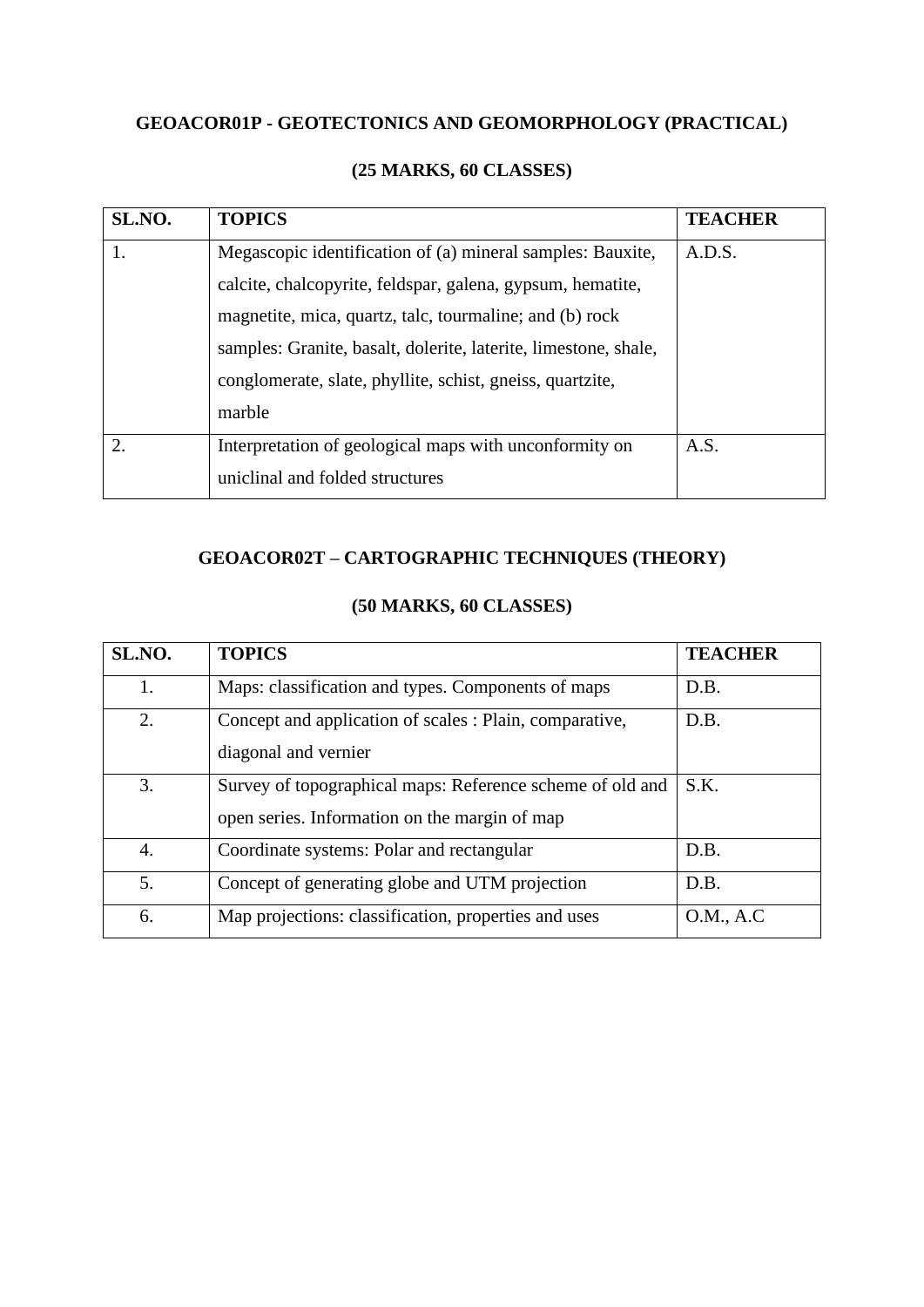# **GEOACOR02P – CARTOGRAPHIC TECHNIQUES (PRACTICAL)**

| SL.NO. | <b>TOPICS</b>                                              | <b>TEACHER</b> |
|--------|------------------------------------------------------------|----------------|
| 1.     | Graphical construction of scales: Plain, comparative,      | D.B.           |
|        | diagonal and vernier                                       |                |
| 2.     | Construction of projections: Polar Zebithal Stereographic, | A.C. O.M       |
|        | Simple Conic with two standard parallel, Bonne's,          |                |
|        | Cylindrical Equal Area, Mercator's                         |                |
| 3.     | Delineation of drainage basin from Survey of India         | A.S.           |
|        | topographical map. Construction and interpretation of      |                |
|        | relief profiles (superimposed, projected and composite),   |                |
|        | relative relief map, slope map (Wentworth), and stream     |                |
|        | ordering (Strahler) on a drainage basin                    |                |
| 4.     | Correlation between physical and cultural features from    | S.K.           |
|        | Survey of India topographical maps using transect chart    |                |

# **(25 MARKS, 60 CLASSES)**